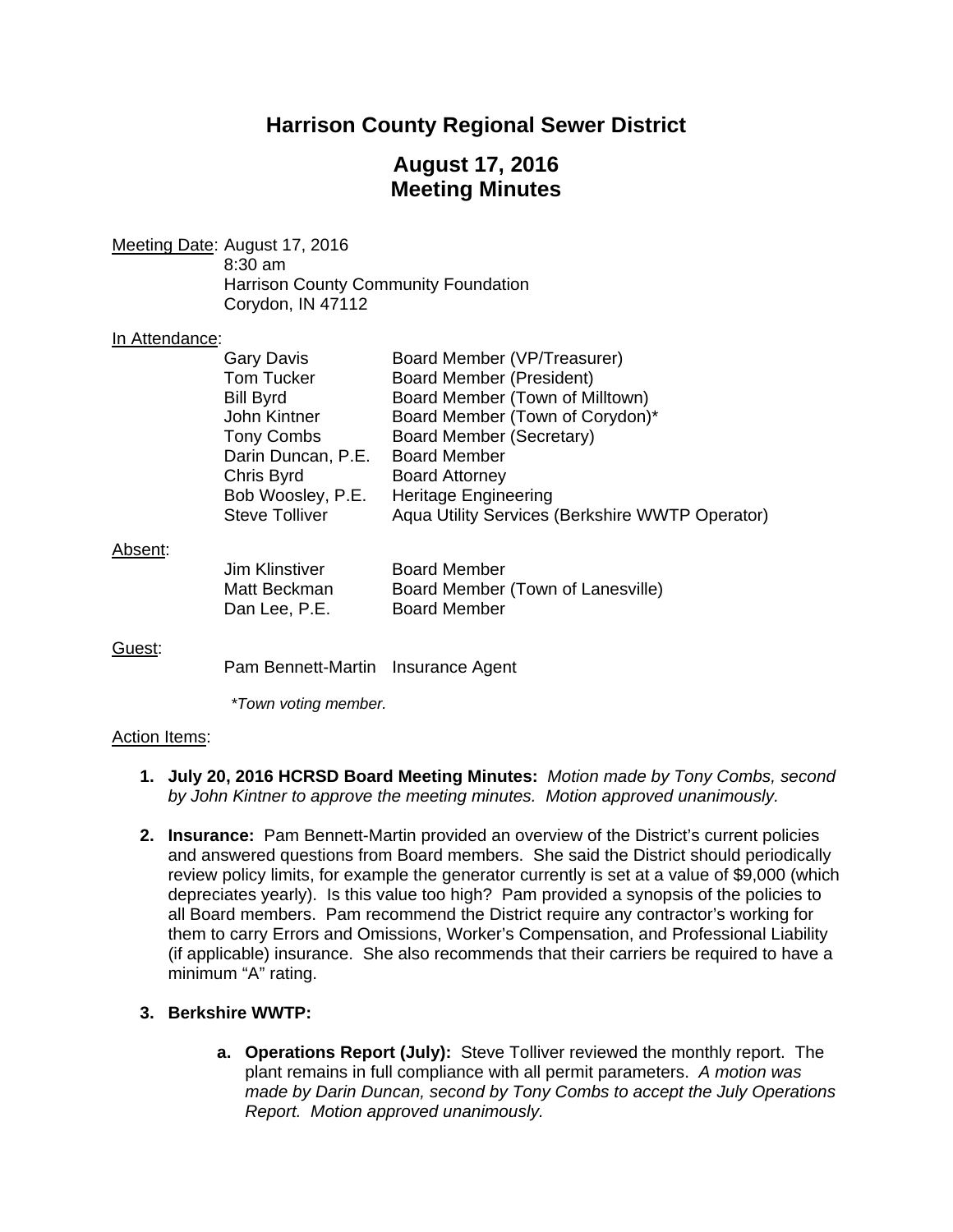- **b. IDEM Inspector:** Steve made the Board aware that Kevin Holz is our new inspector. Our previous inspector had a job related injury and is no longer performing inspection duties.
- **c. Insurance:** Steve reported he will provide the Board copies of his Errors & Omissions, Pollution Liability, and Workers Compensation policies to the Board at the next meeting.
- **d. Water Usage versus Flow Meter Readings:** Steve reported he has begun tracking and comparing the pump station flow meter readings versus the water meter readings to determine if there is a source of infiltration that can be tied down.

## **4. New Salisbury Sewer**

**a. Sewer Rate Increase:** Bob Woosley and Chris Byrd reported they are working on a draft rate increase ordinance. Indiana Code 13-26 details the procedures to follow on the establishment of rates and increases. Chris has a call into the State to answer a few questions regarding the amount of increase allowed and when a public hearing is required. A draft will be sent to the Board via email for review prior to the next meeting.

#### **5. Treasurers Report:**

- **a.** *Motion made by Tony Combs, second by John Kintner to approve the July Treasurer's Report. Motion approved unanimously.*
- **b.** *Motion made by Gary Davis, second by John Kintner to pay the following claims. Motion approved unanimously.*

## *District Checking Account:*

| i. Harrison REMC-WWTP electric service                        | \$1,355.09 |
|---------------------------------------------------------------|------------|
| ii. Duke Energy – lift station electric service               | \$21.67    |
| iii. Aqua Utility Services - Aug WWTP Op. & Lift Sta. Maint.  | \$3,210.41 |
| iv. Town of Corydon - July sewer bills                        | \$6,201.67 |
| v. Heritage Eng. - retainer/website/utility locate assistance | \$1,045.00 |
| vi. Liberty Mutual - renew blanket road cut bond              | \$150.00   |
| vii. CNA Surety - renew Dishonesty Exclusion Rider            | \$147.00   |
|                                                               |            |

## **6. Other Items:**

**a. Long Range Planning Study Update:** The sub-committee will set a meeting date in the coming weeks to get started on the update. Bob will facilitate scheduling the meeting.